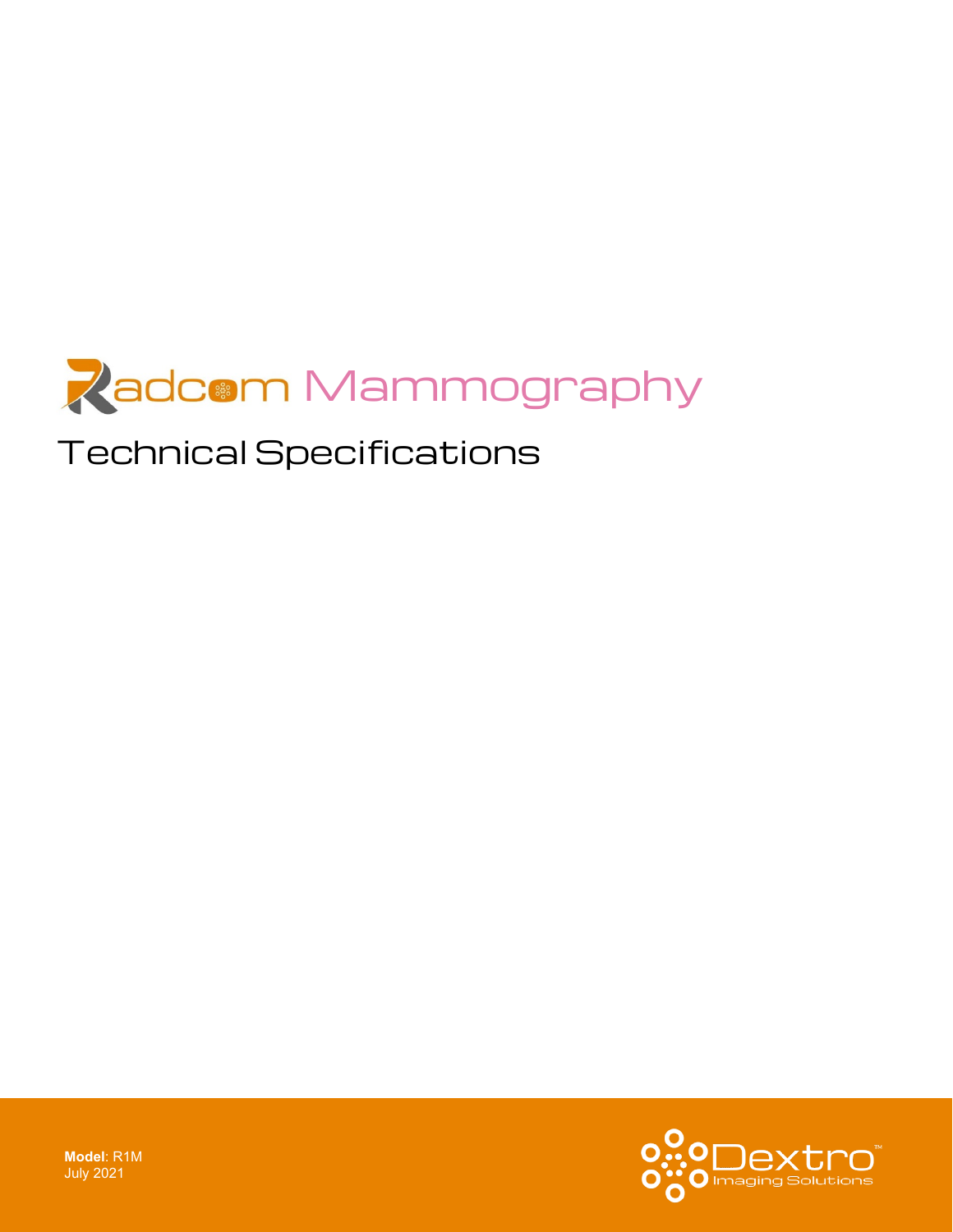## RadCom Mammography PACS Workstation



### Client Centric, Results Driven

Empower your radiology workforce with the RadCom Mammography PACS Workstation, designed and developed to meet your radiologists' workstation requirements for mammography and breast imaging.

#### Inspired, Reliable Design

The RadCom Mammography integrates seamlessly into your radiology reading environment with a durable mid tower chassis, certified components and multiple monitor configuration options, delivering reliable performance and peace of mind.

#### Best-in-class Security

Every RadCom Mammography provides secure, seamless access to your data – your most important asset.

#### Easy Manageability

Dextro Imaging Solutions features help save your radiologists' time and increase IT efficiency. The RadCom Mammography features Hologic® systems compatibility for enhanced breast imaging productivity.

#### A Single Point of Contact

The RadCom Mammography includes Dextro Imaging Solutions' remote desktop support, providing your business with more flexibility – especially for hard-to-reach, remote locations.